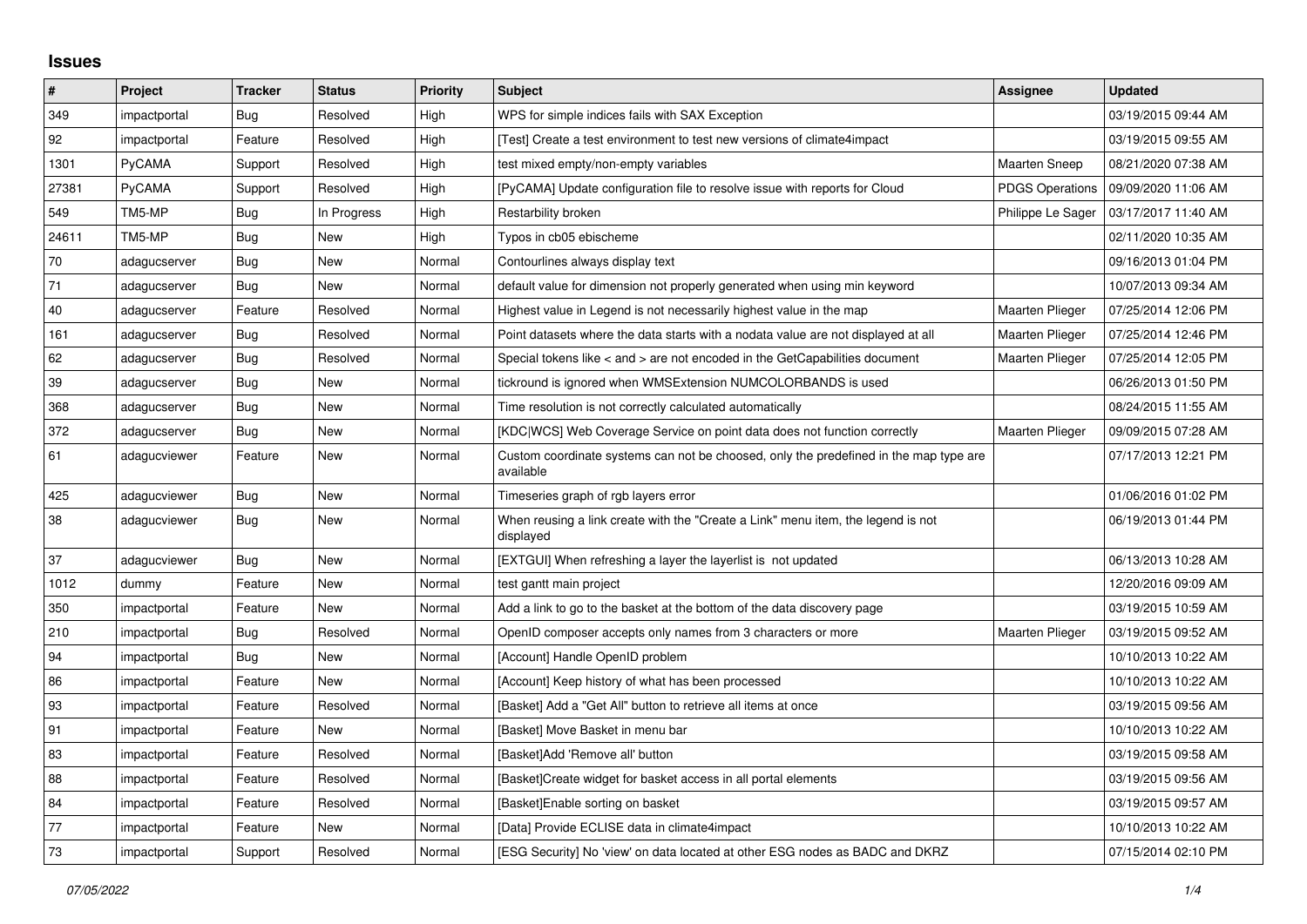| $\vert$ #    | Project      | <b>Tracker</b> | <b>Status</b> | <b>Priority</b> | <b>Subject</b>                                                                                             | Assignee             | <b>Updated</b>      |
|--------------|--------------|----------------|---------------|-----------------|------------------------------------------------------------------------------------------------------------|----------------------|---------------------|
| 82           | impactportal | Feature        | New           | Normal          | [GUI] Improve error messages                                                                               |                      | 10/10/2013 10:22 AM |
| 87           | impactportal | Feature        | <b>New</b>    | Normal          | [Map & Plot] Enable to select multiple data from basket for plotting and mapping                           |                      | 10/10/2013 10:22 AM |
| 89           | impactportal | Feature        | New           | Normal          | [Map&Plot]Generic data selection widget                                                                    |                      | 10/10/2013 10:22 AM |
| 158          | impactportal | Bug            | Resolved      | Normal          | [OPENDAP] Wrong HTTP status code when file is missing: 403 instead of 404.                                 | Maarten Plieger      | 03/19/2015 09:53 AM |
| 74           | impactportal | Feature        | <b>New</b>    | Normal          | [Search] Free text search: resolve on server not in browser                                                |                      | 10/10/2013 10:22 AM |
| 75           | impactportal | Feature        | Resolved      | Normal          | [Search]Move backend to ESGF search                                                                        |                      | 07/15/2014 02:10 PM |
| 81           | impactportal | Feature        | <b>New</b>    | Normal          | [Transformations] Time series plots WPS for multiple datasets                                              |                      | 10/10/2013 10:22 AM |
| 80           | impactportal | Feature        | Resolved      | Normal          | [Transformation] CDO indices calculations as WPS service                                                   |                      | 03/19/2015 10:04 AM |
| $ 90\rangle$ | impactportal | Feature        | New           | Normal          | [Use cases] Precoocked data selection widget with use case data                                            |                      | 10/10/2013 10:22 AM |
| 159          | impactportal | <b>Bug</b>     | Resolved      | Normal          | [WPS] When submitting a WPS job, the XML status document is sometimes not directly<br>available --> Error  | Maarten Plieger      | 03/19/2015 09:52 AM |
| 15161        | PyCAMA       | Feature        | Feedback      | Normal          | Better handle wavelength calibration parameters in UPAS products                                           | Maarten Sneep        | 05/25/2020 08:49 AM |
| 558          | PyCAMA       | Feature        | In Progress   | Normal          | Coregistration                                                                                             | <b>Maarten Sneep</b> | 11/06/2018 05:47 PM |
| 19181        | PyCAMA       | <b>Bug</b>     | New           | Normal          | Date reported on Input data per granule possibly incorrect for offline                                     | <b>Maarten Sneep</b> | 05/25/2020 08:27 AM |
| 35711        | PyCAMA       | Bug            | Resolved      | Normal          | Delete useless get_pressures function in TM5_profile.py                                                    | <b>Maarten Sneep</b> | 03/21/2022 09:48 AM |
| 944          | PyCAMA       | Feature        | In Progress   | Normal          | Documentation of internal workings of PyCAMA                                                               | <b>Maarten Sneep</b> | 12/09/2020 11:13 AM |
| 15151        | PyCAMA       | Feature        | Feedback      | Normal          | Handling background correction parameters for SO2 and HCHO                                                 | Maarten Sneep        | 05/25/2020 08:47 AM |
| 22591        | PyCAMA       | Feature        | Resolved      | Normal          | Implement O3_TCL on L2QC website                                                                           | Mark ter Linden      | 11/09/2019 05:03 PM |
| 1146         | PyCAMA       | <b>Bug</b>     | Feedback      | Normal          | Non-synchronized variables yield bogus results                                                             | <b>Maarten Sneep</b> | 12/09/2020 10:44 AM |
| 28421        | PyCAMA       | Support        | <b>New</b>    | Normal          | Prepare for version 2 quality control monitoring.                                                          | Jacques Claas        | 12/01/2020 05:39 PM |
| 9311         | PyCAMA       | Feature        | New           | Normal          | Processing status & lineage as table                                                                       | Maarten Sneep        | 05/25/2020 08:48 AM |
| 13811        | PyCAMA       | Support        | New           | Normal          | PyCAMA L2QC Reporting Bugs                                                                                 | Maarten Sneep        | 04/28/2020 11:43 AM |
| 34921        | PyCAMA       | <b>Bug</b>     | Resolved      | Normal          | Requested time not covered in CTM file                                                                     | <b>Maarten Sneep</b> | 03/21/2022 09:52 AM |
| 35721        | PyCAMA       | Feature        | Resolved      | Normal          | Speed up get_profiles and get_temperature by numba                                                         | <b>Maarten Sneep</b> | 03/21/2022 10:55 AM |
| 1511         | PyCAMA       | Feature        | Resolved      | Normal          | Synchronization of variables                                                                               | <b>Maarten Sneep</b> | 08/21/2020 07:37 AM |
| 14161        | PyCAMA       | Support        | Feedback      | Normal          | Time dependent QC questionnaire                                                                            | Jacques Claas        | 04/28/2020 09:59 AM |
| 32511        | PyCAMA       | <b>Bug</b>     | New           | Normal          | use of coregistration package in loop crashes without warning ("terminated")                               | Maarten Sneep        | 08/19/2021 11:24 AM |
| 33291        | PyCAMA       | <b>Bug</b>     | Resolved      | Normal          | [PDGS-ANOM-8804] Processing error on ALH                                                                   | <b>Maarten Sneep</b> | 10/05/2021 05:33 PM |
| 27221        | PyCAMA       | <b>Bug</b>     | Resolved      | Normal          | [PyCAMA] crash when encountering empty files                                                               | Maarten Sneep        | 07/28/2020 01:24 PM |
| 28981        | PyCAMA       | Bug            | Resolved      | Normal          | [PyCAMA] Hard crash when processing NPP data                                                               | Maarten Sneep        | 11/27/2020 11:54 AM |
| 28431        | PyCAMA       | Support        | Feedback      | Normal          | [PyCAMA] How long should the daily reports be available once the time-dependent<br>monitoring is in place? | Jacques Claas        | 10/15/2020 10:26 AM |
| 27251        | PyCAMA       | Bug            | Resolved      | Normal          | [PyCAMA] incompatibility with python 3.3                                                                   | Maarten Sneep        | 07/24/2020 08:23 AM |
| 30011        | PyCAMA       | Support        | New           | Normal          | [PyCAMA] Prepare release of 1.0                                                                            | Maarten Sneep        | 12/01/2021 10:49 AM |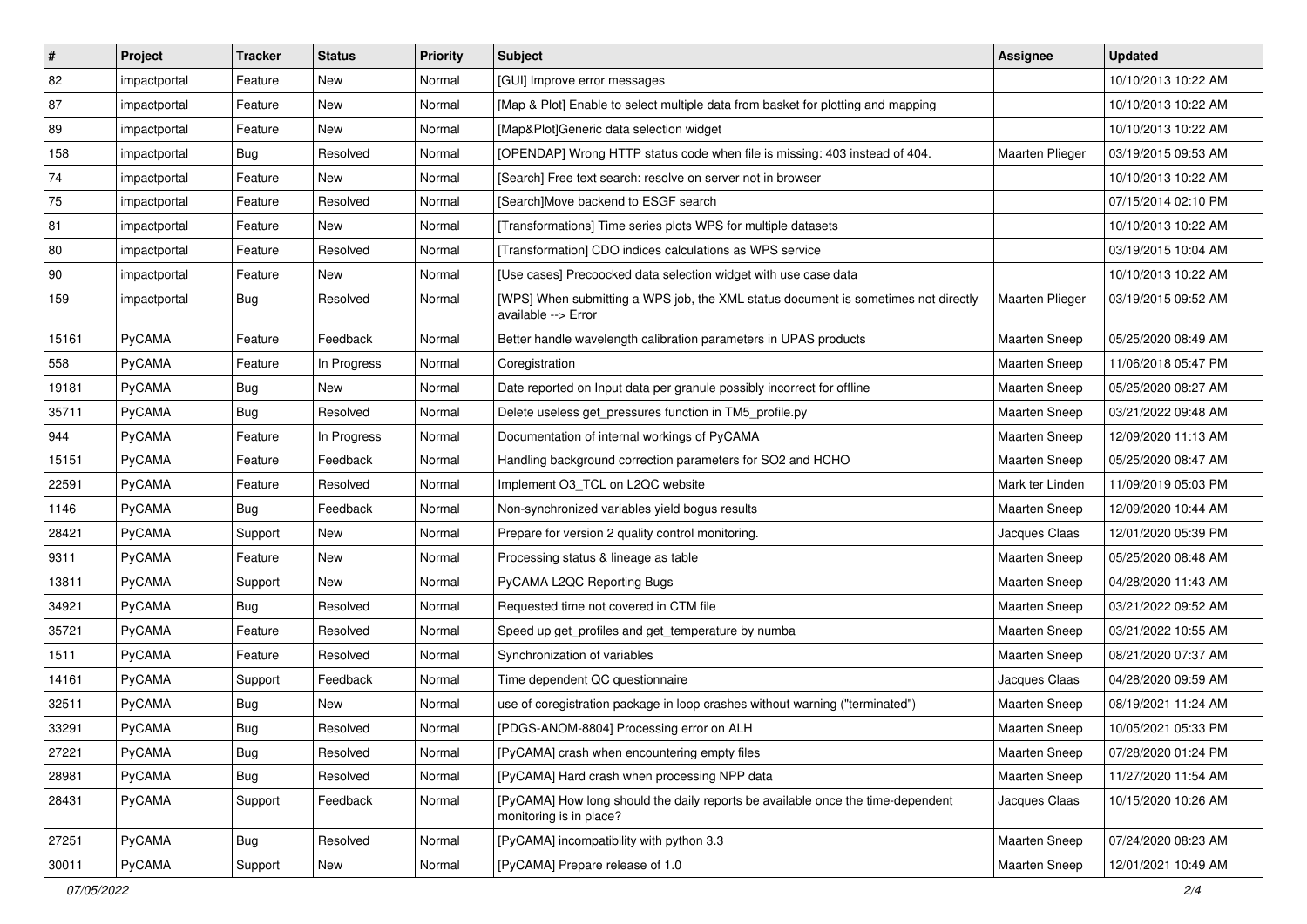| $\pmb{\#}$ | Project      | <b>Tracker</b> | <b>Status</b> | <b>Priority</b> | <b>Subject</b>                                                                         | Assignee             | <b>Updated</b>      |
|------------|--------------|----------------|---------------|-----------------|----------------------------------------------------------------------------------------|----------------------|---------------------|
| 27361      | PyCAMA       | Feature        | Resolved      | Normal          | [PyCAMA] record the file names of the input granules.                                  | <b>Maarten Sneep</b> | 07/29/2020 03:23 PM |
| 26171      | PyCAMA       | Feature        | New           | Normal          | [PyCAMA] Skip L3 data in concatenation tool                                            | <b>Maarten Sneep</b> | 06/02/2020 09:25 AM |
| 26241      | PyCAMA       | Support        | In Progress   | Normal          | [PyCAMA] Supply list of up to 12 parameters you want to follow over time               | Jacques Claas        | 12/01/2020 05:34 PM |
| 26181      | PyCAMA       | Bug            | New           | Normal          | [PyCAMA] Time assigned to time-slice                                                   | <b>Maarten Sneep</b> | 06/02/2020 09:27 AM |
| 27841      | PyCAMA       | Support        | <b>New</b>    | Normal          | [PyCAMA] update filters for HCHO (possibly others) to exclude data with QA value < 0.5 | Maarten Sneep        | 10/20/2020 11:43 AM |
| 26231      | PyCAMA       | Support        | New           | Normal          | [PyCAMA] Verify configuration of PyCAMA for daily extractions                          | Jacques Claas        | 12/01/2020 05:30 PM |
| 1013       | subproject 1 | Feature        | New           | Normal          | test subproject task gantt                                                             |                      | 12/20/2016 09:10 AM |
| 336        | TM5-MP       | Feature        | In Progress   | Normal          | budget consistent with mmix                                                            | Philippe Le Sager    | 12/01/2015 10:05 AM |
| 373        | TM5-MP       | <b>Bug</b>     | New           | Normal          | Diurnal cycle biomass burning emissions                                                |                      | 07/03/2018 12:34 PM |
| 362        | TM5-MP       | Bug            | New           | Normal          | Dry deposition total for agreggated NOx                                                | Jason Williams       | 06/24/2015 02:06 PM |
| 595        | TM5-MP       | <b>Bug</b>     | In Progress   | Normal          | Generation of qsub job file seems broken                                               |                      | 07/03/2018 12:39 PM |
| 26711      | TM5-MP       | Bug            | In Progress   | Normal          | missing values for lon and lat in regions file                                         |                      | 07/02/2020 08:27 PM |
| 10221      | TM5-MP       | Feature        | In Progress   | Normal          | MOGUNTIA and KPP                                                                       |                      | 09/20/2018 01:59 PM |
| 23861      | TM5-MP       | <b>Bug</b>     | New           | Normal          | NH2O2 chemistry                                                                        |                      | 05/13/2020 12:10 PM |
| 574        | TM5-MP       | Support        | In Progress   | Normal          | Optimization of ebischeme can be problematic                                           | Philippe Le Sager    | 12/20/2017 12:29 PM |
| 2161       | TM5-MP       | Bug            | New           | Normal          | Python datetime.strftime function does not support dates before 1900                   |                      | 08/21/2017 12:35 PM |
| 23221      | TM5-MP       | Feature        | In Progress   | Normal          | Remapping of M7 dry/wet radii from restart file missing                                |                      | 12/05/2019 11:07 AM |
| 26031      | TM5-MP       | <b>Bug</b>     | <b>New</b>    | Normal          | Wrong rate for KOHHNO4                                                                 |                      | 05/13/2020 12:10 PM |
| 8611       | TurboWin     | Feature        | New           | Normal          | displaying latest obs                                                                  |                      | 12/19/2017 09:36 AM |
| 8631       | TurboWin     | Task           | New           | Normal          | Help files update                                                                      |                      | 12/19/2017 09:43 AM |
| 8661       | TurboWin     | Feature        | New           | Normal          | instruction videos                                                                     |                      | 12/19/2017 09:49 AM |
| 8671       | TurboWin     | Feature        | New           | Normal          | option to insert Relative Humidity                                                     |                      | 12/19/2017 09:59 AM |
| 8641       | TurboWin     | Feature        | <b>New</b>    | Normal          | plot position offline                                                                  |                      | 12/19/2017 09:44 AM |
| 8681       | TurboWin     | Feature        | New           | Normal          | SOG and COG computing                                                                  |                      | 12/19/2017 10:03 AM |
| 8651       | TurboWin     | Feature        | New           | Normal          | update to WMO cloud atlas                                                              |                      | 12/19/2017 09:46 AM |
| 8621       | TurboWin     | Feature        | New           | Normal          | WOW upload                                                                             |                      | 12/19/2017 09:42 AM |
| 501        | WOW-NL       | Task           | New           | Normal          | HTTP 301 redirection                                                                   | Martin Stam          | 03/22/2016 09:07 AM |
| 85         | impactportal | Feature        | New           | Low             | [Basket]Enable grouping of data in datasets                                            |                      | 10/10/2013 10:22 AM |
| 76         | impactportal | Feature        | New           | Low             | [Search] Group search results in folders                                               |                      | 10/10/2013 10:22 AM |
| 17921      | PyCAMA       | <b>Bug</b>     | New           | Low             | O3 Histogram plots y-label                                                             | Maarten Sneep        | 05/25/2020 08:20 AM |
| 440        | TM5-MP       | Feature        | New           | Low             | Assumption in calculation of friction velocity over land                               |                      | 07/03/2018 12:51 PM |
| 320        | TM5-MP       | <b>Bug</b>     | In Progress   | Low             | <b>Budget inconsistencies</b>                                                          | Philippe Le Sager    | 01/28/2016 01:00 PM |
| 10281      | TM5-MP       | Task           | New           | Low             | Dry deposition of gas-phase H2SO4 and DMS                                              |                      | 07/03/2018 12:51 PM |